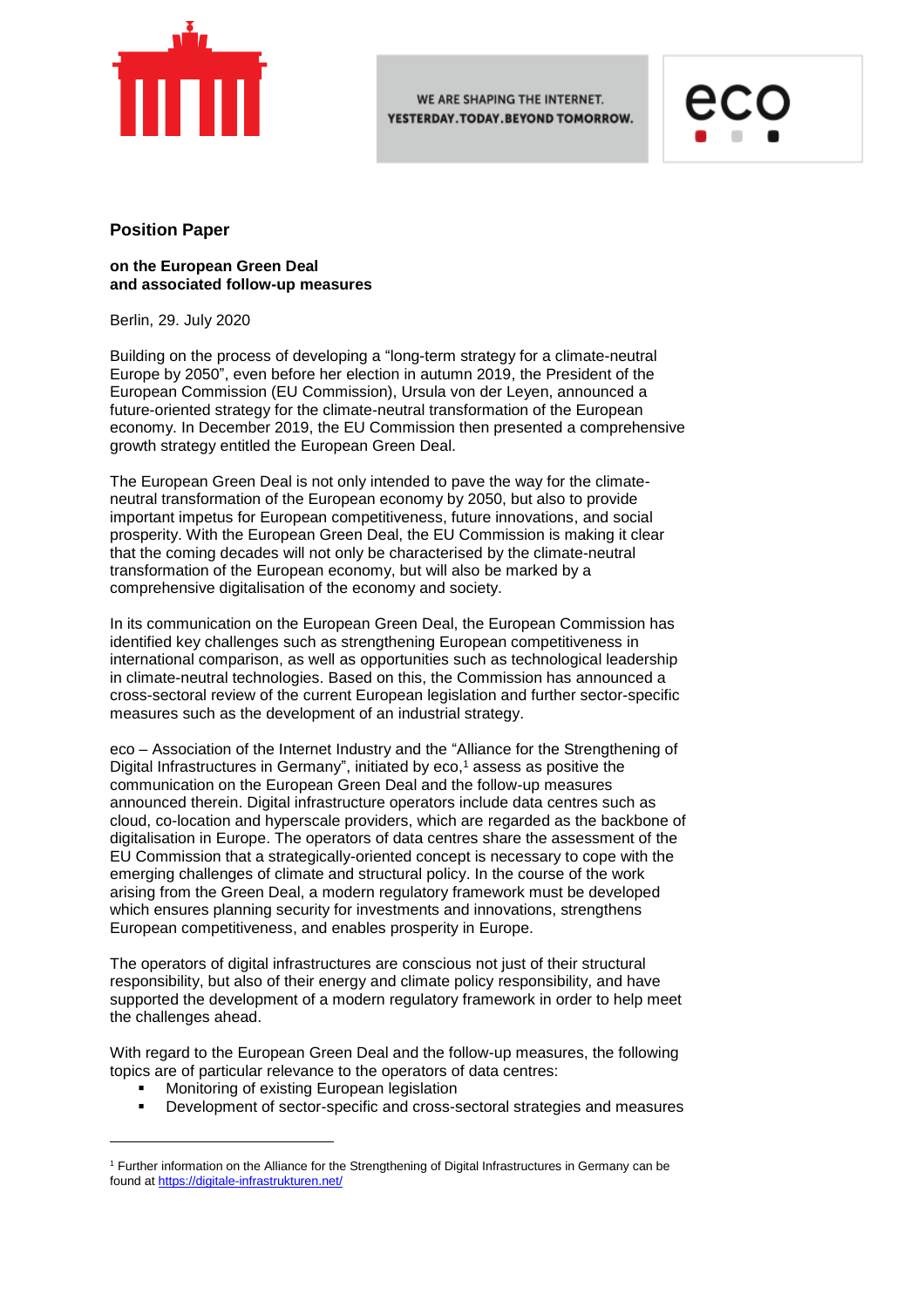

- **•** Decarbonisation of the European energy system
- **Infrastructure expansion for the development and use of sustainable digital** technologies and applications
- **Strengthening of research and development**
- **Modernisation and strengthening of training and further education**<br> **Pevelopment of digital infrastructures for the digitalisation of the equal to the digital**
- Development of digital infrastructures for the digitalisation of the economy
- Reduction of administrative barriers
- Strengthening the possibilities for corporate financing

### **The European Green Deal**

In the "European Green Deal" growth strategy, the EU Commission outlines the cornerstones for a modern and future-oriented regulatory framework to meet future climate and environmental challenges. By 2050, the European economy should be characterised by its modernity, resource efficiency and competitiveness.

In order to achieve cross-sectoral climate neutrality by 2050, the monitoring of existing European legislation with regard to the feasibility or compatibility of targets is presaged in the European Green Deal. Data centre operators welcome the announcement of the review of legislation, particularly in the areas of energy, climate, industry, infrastructure and taxation. The operators of data centres are active in a market environment that is strongly characterised by both European and international competition. In order to offer data centres in Europe attractive conditions for infrastructure expansion or relocation, administrative barriers should be resolutely removed in the coming years and the existing burden of costs should be reduced to an internationally competitive level – especially energy costs, even in light of the expansion of renewable energies. Due to the high energy consumption of data centres, energy costs are a central criterion for choice of location. In order to provide better economic framework conditions for data centres, the State Aid Guidelines for Environmental Protection and Energy and the Energy Taxation Directive should be subject to a fundamental revision, taking into account environmental considerations. Currently, despite an energy consumption behaviour which is almost identical to that of energy-intensive industry, data centres do not benefit from any favourable special circumstances in energy pricing, due to their status as service providers. This baseline situation must be critically reviewed, taking into account the future strategic importance of digital infrastructures, European data sovereignty, and the potential added value from innovations like digital applications and technologies.

In order to meet the specific challenges of individual economic sectors, sector and industry-specific strategies are to be developed, e.g. an industrial strategy and a strategy for intelligent sector integration. On the basis of the strategies, sectorspecific issues are to be identified and, building on this, approaches to solutions and concrete measures are to be devised.

The operators of data centres consider the development of sector and branchspecific strategies to be an important measure in order to be able to adequately meet the challenges and opportunities of the individual sectors. In the preparation of the strategy for intelligent sector integration in the area of waste heat potentials, eco calls on the EU Commission to evaluate, without exception, all sources of waste heat, and to examine cross-sectoral forms of use. Due to their technical design, data centres have large amounts of waste heat that have not yet been systematically utilised, e.g. for feeding into local or district heating networks or for vertical farming. From the point of view of eco and its members, sustainable impetus in the areas of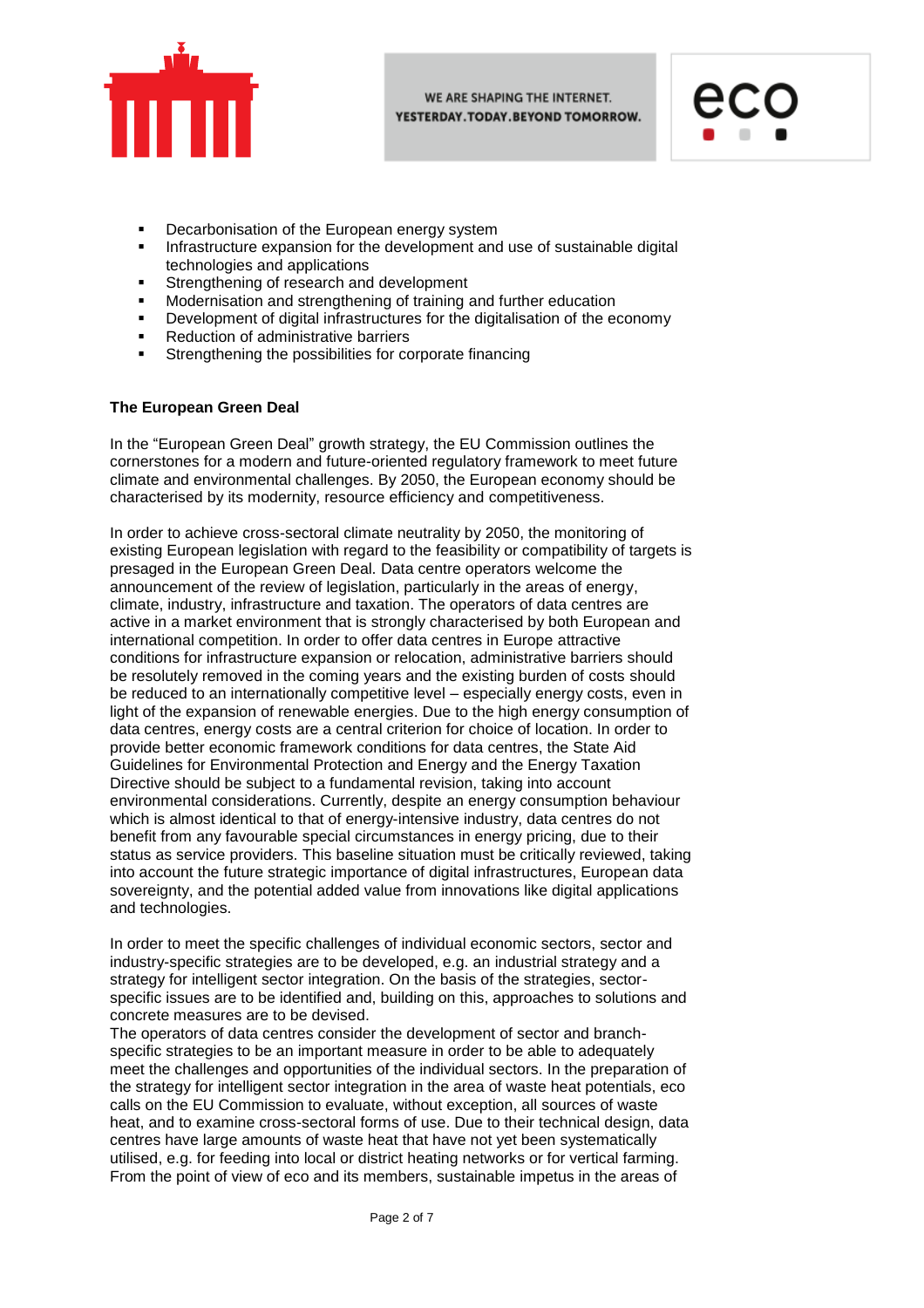



digitalisation, innovation, resource efficiency and competitiveness should be provided in the development of the industrial strategy.

The decarbonisation of the European energy system is regarded as one of the central challenges of the coming decades, due to the high demand for fossil fuels of the energy sector. A balanced mix of measures for decarbonisation is being sought. Increasing energy efficiency is the top priority, coupled with a massive expansion of renewable energies. Both strands of measures should be consistent with each other in order to ensure a secure and affordable energy supply.

Data centre operators welcome the EU Commission's decision in favour of a fully decarbonised and efficiency-oriented energy sector in Europe.

Future forms of energy generation will have a direct impact on the greenhouse gas emissions of data centres. In contrast to some branches of energy-intensive industry, data centres – whose primary energy source is electricity – do not produce their own energy. As a consequence, data centres have only a limited influence on the greenhouse gas emissions of their operations and are dependent on the decarbonisation of the energy system. In order to already enable a climate-neutral energy supply to large electricity consumers to take place today, Power Purchase Agreements (PPAs) – long-term contracts for the supply of renewable energy – have been in force for several years between renewable energy power plant operators and large electricity consumers. A European comparison makes it clear that these contract options cannot always be depicted as economical, taking into account the respective energy pricing policies in the individual Member States. Uninterruptible energy generation is essential for the safe and reliable operation of data centres. In order to secure the energy supply against power failures, data centres currently operate high-powered fossil-fuelled generators that kick in automatically when needed. In order to be able to develop low-emission or zeroemission supply alternatives for the operation of the current fossil-fuel generators, especially on the basis of hydrogen or in the form of carbon-free biofuels, research and development projects for the development and testing of alternative drive technologies and fuels should be strengthened. What can be gained from the resulting research and development approaches are not only possibilities concerning the supply for the emergency operation of data centres, but also important insights, e.g. in the areas of industry and mobility.

In order to develop resource-efficient and environmentally-friendly solutions and to open up new value chains, better use must be made of the data available in Europe and the digital infrastructures required for this purpose, e.g. the 5G mobile standard and cloud services must be expanded. eco and the members of the Alliance for the Strengthening of Digital Infrastructures support the EU Commission's demand for the expansion of the necessary network and storage capacities. Only on the basis of a high-performance and widely available 5G mobile communications network can the potential of the Internet of Things (IoT) and connected mobility be fully exploited. To this end, measures to accelerate the rollout of the network are essential. For the development, testing and improvement of digital applications – e.g. artificial intelligence (AI) – high-performance digital infrastructures such as data centres are also necessary. In order for the European Union to be able to compete with international partners in areas of digitalisation, the development of modern network standards and high-performance infrastructures is absolutely essential. Energy, climate and environmental policy objectives should be taken into account from the outset when developing the infrastructures; a "European master plan" for the sustainable digitalisation of Europe would be desirable.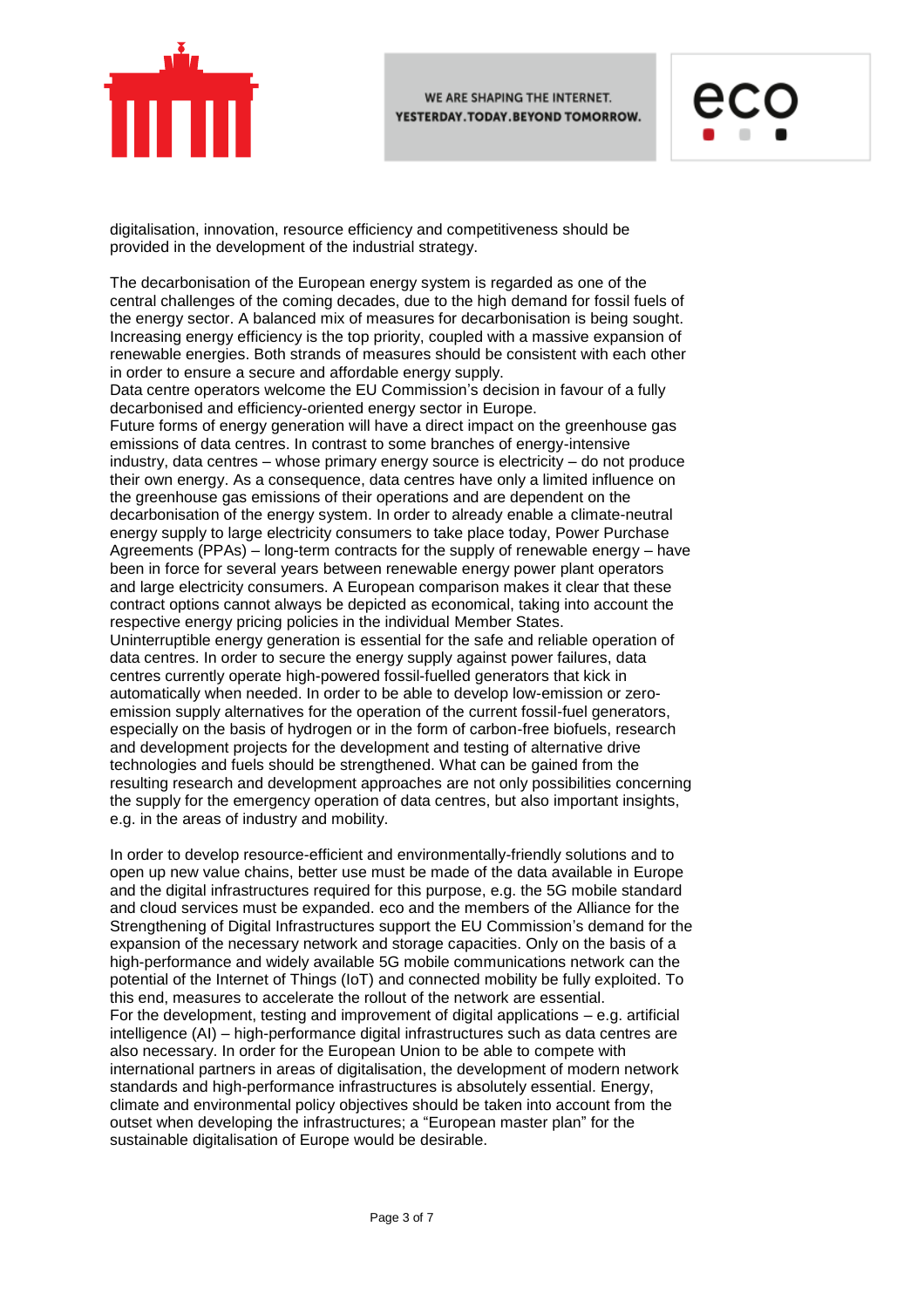

WE ARE SHAPING THE INTERNET. YESTERDAY.TODAY.BEYOND TOMORROW.



# **European Industrial Strategy**

As a sector-specific measure of the European Green Deal, the EU Commission presented the European Industrial Strategy in March 2020. In order to enable European industry to assume a future-oriented position in the ongoing transformation processes and to drive forward its competitiveness, the EU Commission wants to use the industrial strategy to create secure framework conditions for innovation and investment. Despite the digital and sustainable transformation, European industry should not lose its leading innovative position in the labour, social and environmental fields. Rather, experience and successes should be used to catch up with the structural backlog, e.g. in the area of digital technologies and applications.

The EU Commission has already pointed out in the European Green Deal that the digital economy has a dual function in managing the transformations – the emissionfree operation of digital infrastructures, and the development of low-emission/free applications and technologies. This formulation of objectives is reaffirmed by the European Industrial Strategy. In order to help the digital economy to achieve the objectives of the future transformation path, the EU Commission has identified numerous supporting measures.

A survey of research and development spending by European companies has found that their investment has declined over the past five years, while American and Chinese companies have significantly increased their research spending. In order to halt this trend, the existing frameworks for research and development of digital infrastructures, applications, technologies and questions of security are intended to be expanded and accelerated.

eco welcomes the announced expansion and acceleration of research and development projects. In recent years, data centre operators have repeatedly pointed out that existing research and development programs need to be strengthened and new ones developed. In addition to central research questions such as IT security, relevant issues such as the efficiency potential of digitalisation must be researched in the future and, based on this, energy, climate and environmentally-friendly applications and technologies must be developed or promoted.

In order to meet the challenges of transformation, the EU Commission is advocating a revision of the education system. In the course of the revision, the challenges and opportunities of the transformation must be reflected in the educational offers. With a view to the increasing digitalisation of the economy, the EU Commission already puts the shortage of skilled workers in Europe's Internet and digital economy at just under 1 million.

eco and the operators of data centres share the EU Commission's assessment of the shortage of skilled workers and the need for a far-reaching modernisation of our education and training systems. In 2017, approximately 210,000 staff were employed directly or indirectly in data centres in Germany, and the operators of data centres are already feeling the effects of the lack of skilled workers in the recruitment of personnel. In order to counteract a further increase in this development, in addition to general education measures – e.g. computer or media lessons at school – additional efforts in the areas of training and further education are essential. In order to recruit skilled workers, future-oriented occupations requiring training through apprenticeships should be appealingly designed and underpinned by attractive framework conditions. Measures should also be taken to develop and establish climate and environmentally-oriented training and courses of study. The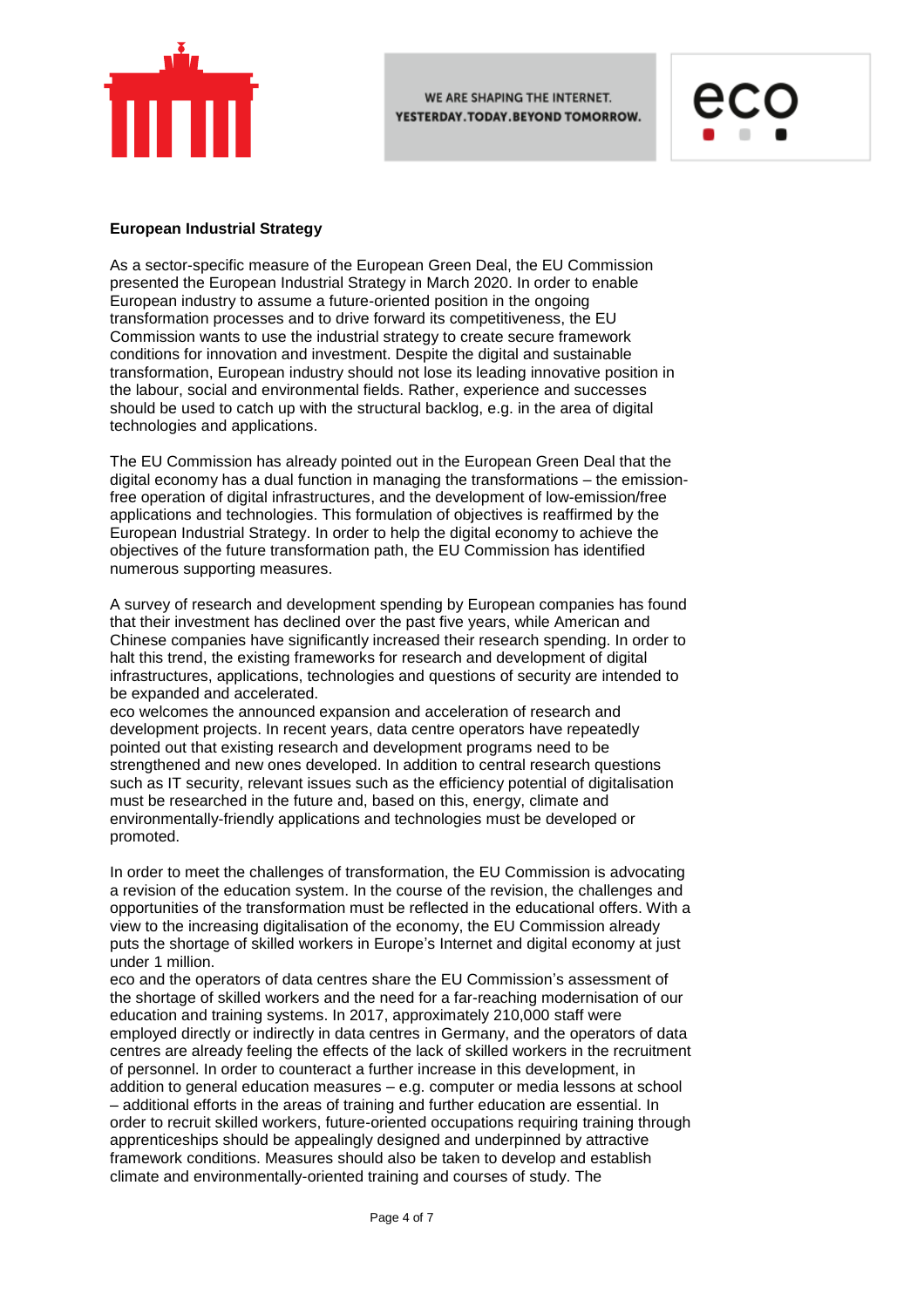



expectations of data centre operators show that the importance of topics such as environmental management will increase significantly in the future. Such developments should become an integral part of existing curricula.

Finally, the European Industrial Strategy highlights an increasing need for digital infrastructures, not only to achieve the climate-neutral transformation of the economy, but also to push ahead with digitalisation and to leverage its associated efficiency potential. To this end, the EU Commission has identified the development of the 5G mobile standard as the basis for the ongoing transformations. Similarly, industrial capacities of critical digital infrastructures are to be developed and digital infrastructures of strategic importance such as high-performance computing, data and cloud infrastructures, blockchain and quantum technology are to be built to drive digital transformation and strengthen European security and sovereignty. The members of the Alliance for the Strengthening of Digital Infrastructures support the EU Commission's analysis of the development and the necessity of strategic digital infrastructures. In order to strengthen Europe's digital autonomy, data centre operators have in recent years repeatedly stressed the importance of strategic, highperformance and efficient infrastructures. For example, on the basis of efficient hyperscalers, important applications such as AI can be enabled, and these can take on a central infrastructure role. In order to ensure that the development of strategically important digital infrastructures is as demand-oriented as possible and in accordance with sustainability aspects, scientific monitoring should be provided on the economic and ecological advantages and disadvantages of the respective infrastructure types and their optimal fields of application.

# **The European SME Strategy**

With its concept of "An SME Strategy for a sustainable and digital Europe", the EU Commission is creating another specific strategy which includes a competitive and future-oriented framework for small and medium-sized enterprises (SMEs) in Europe. Due to their structural and economic characteristics, SMEs play a central role in successfully managing the transformations.

In order to maintain or strengthen the position of SMEs as drivers of innovation, the strategy presented announces measures for growth and expansion, for strengthening competitiveness and resilience, and for implementing sustainable courses of action. In order to strengthen European SMEs' capacity to act, the European Commission calls on the Member States to make a joint commitment to SMEs. Under the slogan "Think Small First", the framework conditions for SMEs are to be optimised for the future.

In the past, SMEs were held to be drivers for innovative and sustainable solutions in Europe. This role must be consolidated and made future-proof through the European SME Strategy. For the development of modern and sustainable solutions, SMEs should draw on their existing know-how and on digitalisation. Digitalisation are be used to identify and implement the efficiency potential of services and products and to develop innovative business models.

eco and the operators of data centres share the assessment of the EU Commission that SMEs will act as the basis for successfully managing the transformation processes. In order to make full use of existing experience in developing innovative solutions, further reduction of administrative burdens should be undertaken, e.g. through digital and efficient administrative processes. These should not only focus on import and export and possible expansion procedures, but also provide for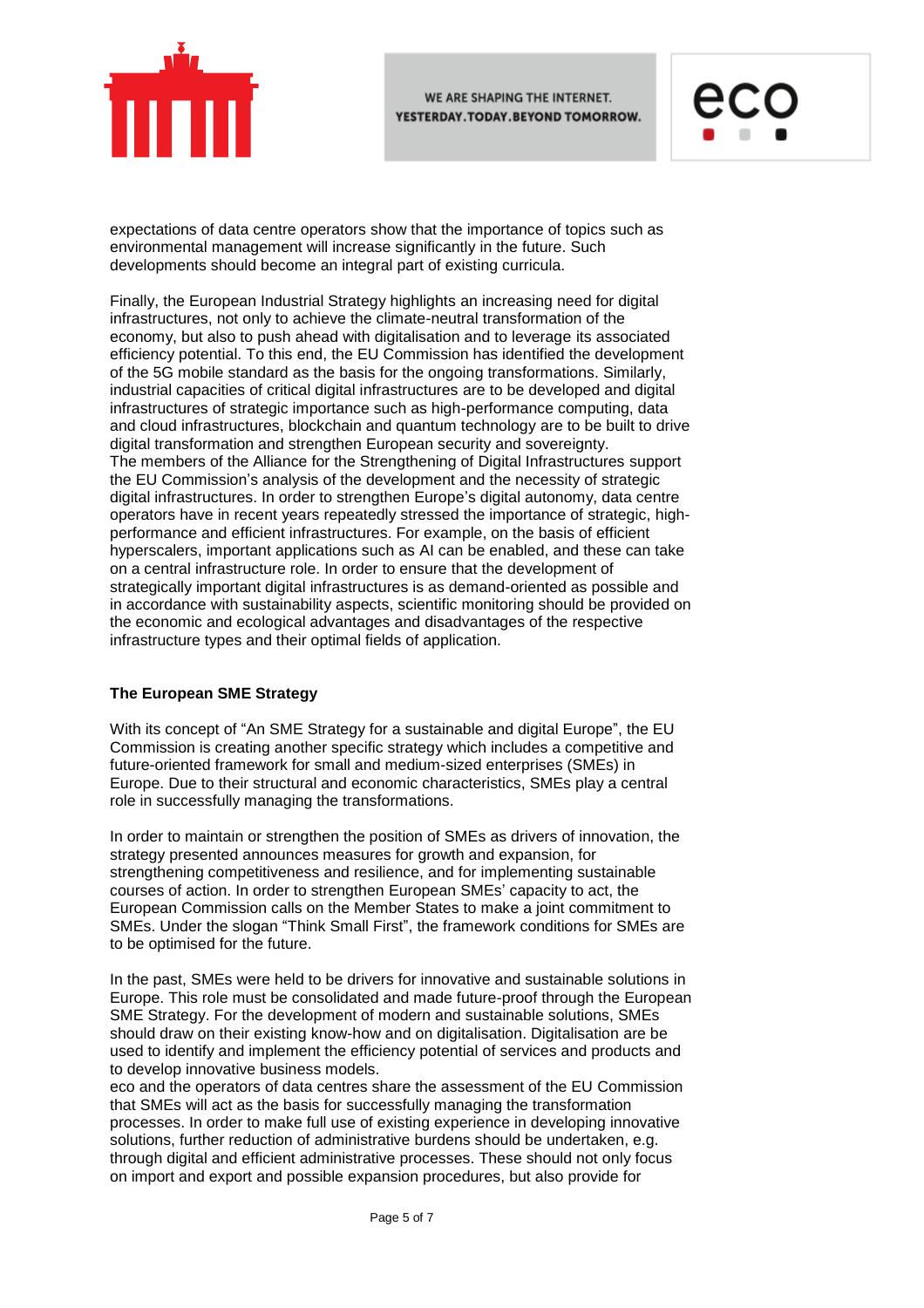



simplifications, e.g. in the construction of required infrastructure. In addition to indicators such as energy costs and the availability of skilled workers, the level of bureaucracy in particular is an important criterion for the choice of data centre location.

In addition to measures to reduce administrative burdens, further efforts are needed for SMEs in the area of training and further education. European SMEs will only be able to maintain their position as drivers of innovation if the companies and their employees have the necessary digital know-how.

To strengthen the entrepreneurial landscape in Europe, Europe is to become the most attractive location for start-ups and scale-ups. To this end, not only are there plans to make it easier to set up a company and obtain financing, but measures are also planned for international recruitment of skilled workers, as well as for employee participation.

eco welcomes the measures taken by the EU Commission to make the European Single Market more attractive for domestic and foreign company founders. From the perspective of eco, access to capital is of particular importance for the establishment of modern, digital and sustainable business models. Although the share of European investors in providing venture capital has increased, it is still very low compared to North American or Asian investors. In order to solve this problem and prevent the associated risk of a migration of innovation, a balanced mix of instruments must be put in place, including state support, financing via the capital market, opportunities for private investment, and other solutions.

### **Conclusion**

eco and the members of the Alliance for the Strengthening of Digital Infrastructures welcome the efforts of the EU Commission to achieve a climate-neutral transformation of the European economy by 2050, and want to contribute to meeting the challenges ahead. With the European Green Deal and the industrial and SME strategies which are based on it, the EU Commission has defined important opportunities and challenges in the respective structural environment and, building on this, identified sector-specific and cross-sectoral fields of action. In order to enable the digital and Internet industry to fulfil its dual function of developing climate and environmentally-friendly applications and technologies and reducing its own greenhouse gas emissions, a modern and forward-looking regulatory framework should be developed in the coming years.

In order to strengthen and advance Europe's digital autonomy and to develop climate and environmentally-friendly digital applications, the expansion of digital infrastructures, e.g. data centres, should be driven forward. The duration of administrative processes such as approval procedures, energy price levels, and the availability of skilled workers play a central role in the choice of data centre location. Improvements must be made in future in relation to all criteria for decision-making in order to secure Europe's long-term attractiveness as a business location. Possible measures could include the design of modern, efficient and digital administrative processes and the modernisation of existing – and/or the development of new – training and further education structures. The future strategic importance of data centres should be taken into account in the announced monitoring of the existing legal framework in the field of energy and climate policy, and in the revision of the Guidelines on State Aid for Environmental Protection and Energy. In this context, there is a need for discussion as to whether special measures for reduced energy prices for energy-intensive industry can still be deemed as appropriate. Despite a